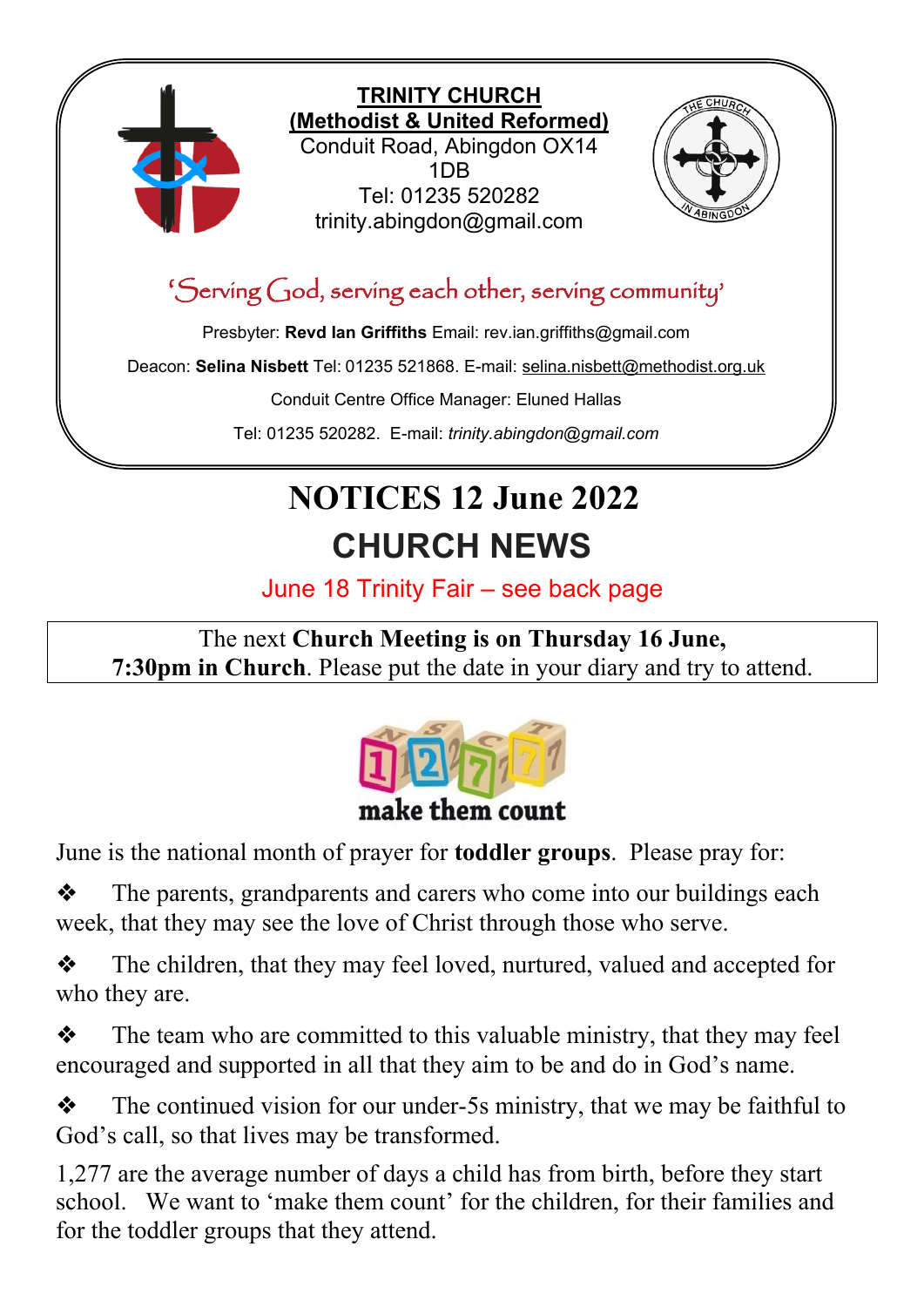**Commitment for Life:** The Update magazine for 2020/2021 arrived while we were not attending church in person. I have copies of this magazine which will be available in the Welcome Area today, June 12th. There is much there of interest and pages 6 & 7 are about Zimbabwe, which Trinity supports through Commitment for Life. Please take a copy. *Ruth Dams*

## **DIARY DATES**

**Wednesday 15 – Saturday 18 June: One Act Drama Festival.** Two plays each night, three on Saturday. More details from https://www.oxfordshiredramanetwork.org/

Tickets: from The Bookstore, or via website.



**Sunday 26 June 2-6pm**, for one day only, we're opening the doors on some glorious **Kennington Gardens**. Come and be inspired by our vibrant village gardens and help the Nasio Trust build a **community library in Western** 

"Breaking the cycle of poverty in Kenya"

**Kenya.** Please do join us!

As well as horticultural delights, there'll be plant stalls to browse, and refreshments available to purchase as you stroll. There's no need to reserve a ticket – you can purchase one on the day from St. Swithun's Church grounds (2 The Avenue, OX1 5PN). Adult tickets are just £5 per person and children 14 and under can visit for free. **NB Cash** only please

All the proceeds from this event will go towards building a new community library in Western Kenya. [Find out more about the appeal here.](https://www.thenasiotrust.org/appeals/help-us-to-build-the-first-nasio-library/)  Full list of the gardens from<http://www.kenningtonhortsoc.org.uk/>

**Friday 15 July, 7 pm: CiA Inter-church quiz** at The Peachcroft Christian Centre. Further details to follow.

### **WORSHIP**

| <b>Sunday 12 June:</b> 10:30 Morning Service and Holy Communion |
|-----------------------------------------------------------------|
| led by Revd Ian Griffiths                                       |
| <b>Sunday 19 June:</b> 10:30 Morning Worship 'Water Aid'        |
| led by Malcolm Newton & Lynnette Seymour-Jackson                |

### **In the Circuit**

Orders of Service for **Worship at Home** are made available on-line or in hard copy.

Keith leads an on-line Zoom service, Sunday mornings at 10:30am. To join or find out more please contact him - keith.underhill@methodist.org.uk.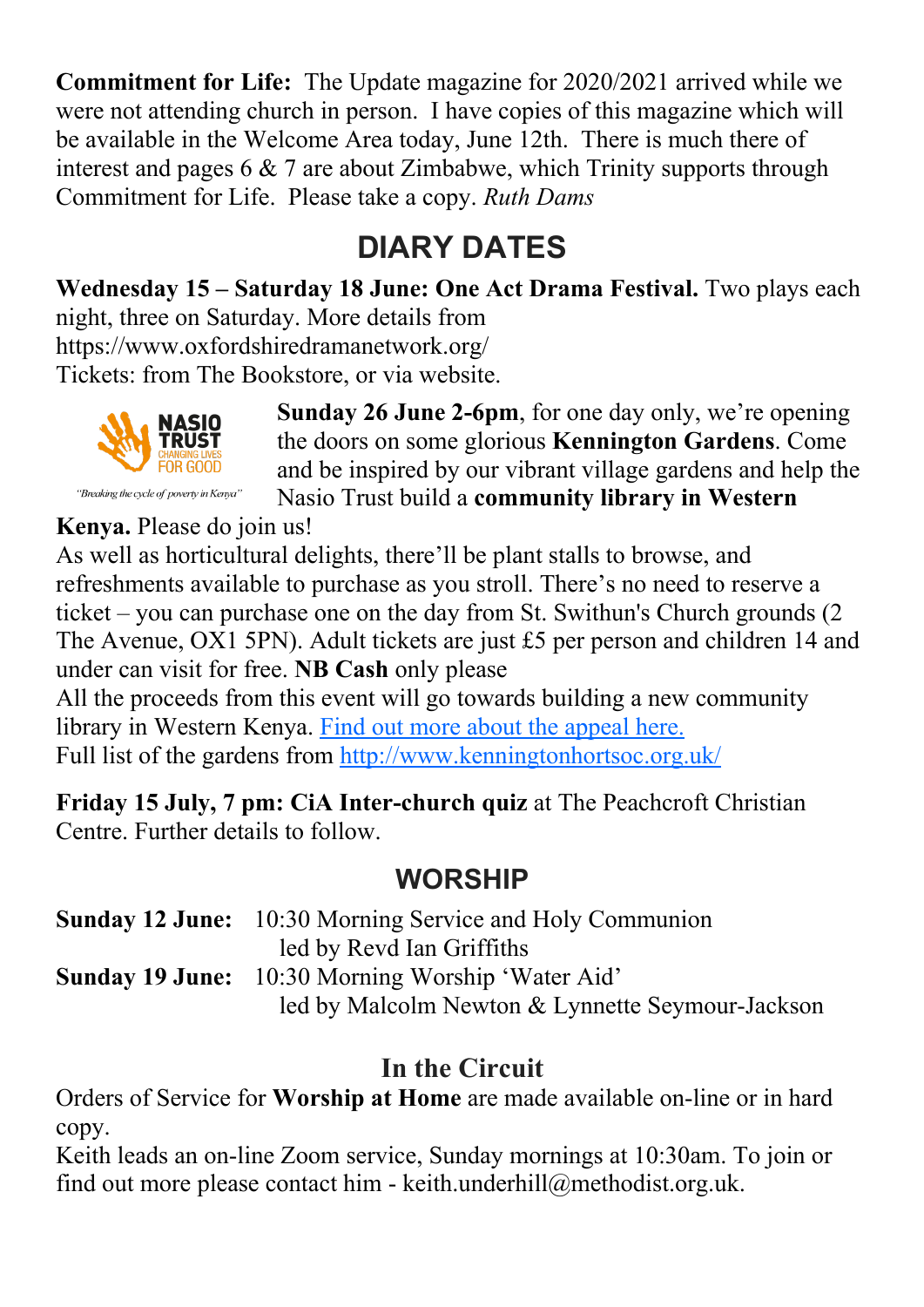#### **Will you help transform lives today?**



When a community gets clean water for the first time, it's the start of something truly life-changing.

Right now, millions of people living in some of the lowest-income countries in the world don't have clean water to drink, decent toilets to use or good hygiene to protect themselves. Without these basics, overcoming poverty is just a dream.

That's why WaterAid digs a well or installs a tap in a community, because it's changing the lives of people for the better. Clean water helps people dream again.

771 million people in the world – one in ten – do not have clean water close to home.

We owe it to each other to keep working until everyone, everywhere has clean water, decent toilets and good hygiene.

If Trinity were to adopt WaterAid as its Charity for support during the coming Church year (September 2022 – August 2023), we could help transform the lives of so many people in so many places around the world.

Water is vital to our lives yet we take the supply for granted. We flush our toilets, wash our hands, take a shower or a bath, wash our clothes, water our gardens and, yes, we drink it! Without it we would die!

We rarely thinking about where our water comes from and still less about what we would do without it.

Think about all the people we depend upon to bring us our water. How much does that cost?

Our idea is to follow our success with toilet twinning. From how many places do we access water in our homes? If we count the outlets in our homes and give Water Aid a relative amount per outlet, or whatever we could afford, we will make a difference and enable the charity to supply life-giving water to those who are in desperate need.